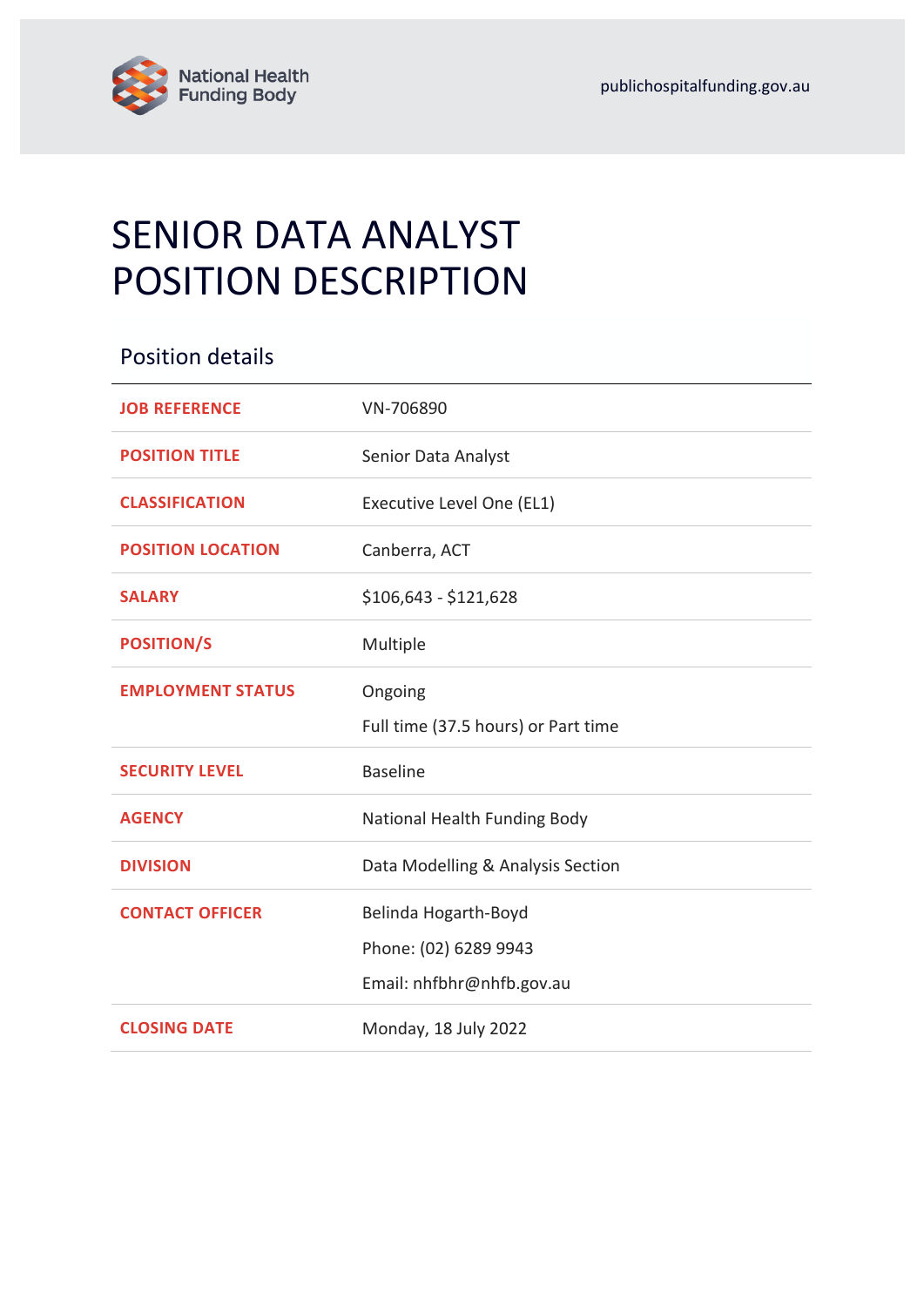

# About the National Health Funding Body

The Administrator of the National Health Funding Pool (the Administrator) and the National Health Funding Body (NHFB) were established through the Council of Australian Governments National Health Reform Agreement (NHR Agreement) of August 2011.

The primary functions of the NHFB are to assist the Administrator in:

- Calculating and advising the Commonwealth Treasurer of the Commonwealth's contribution to public hospital funding in each State and Territory (over \$24 billion in 2021-22)
- Reconciling estimated and actual public hospital services, and adjusting Commonwealth payments (over 39 million records each year)
- **■** Undertaking funding integrity analysis to identify public hospital services that potentially received funding through other Commonwealth programs (over 595 million records)
- Monitoring payments of Commonwealth, State and Territory public hospital funding into the National Health Funding Pool (the Pool)
- Making payments from the Pool to each Local Hospital Network (LHN)
- Reporting publicly on funding, payments and services
- Developing and providing three-year data plans to the Commonwealth, States and Territories.

## About the role

The National Health Funding Body (NHFB) has Executive Level One (EL1) employment opportunities available for appropriately qualified Senior Data Analysts. These roles undertake a range of functions to develop and operate models that determine the Commonwealth funding contribution for public hospital services in Australia.

Under the guidance of the Director, Data, Modelling and Analysis Section, the role of the Senior Data Analyst is to:

- Accurately calculate National Health Reform (NHR) funding, including supporting the development of the Administrator's Three Year Data Plan obligations
- Build, test, implement and manage financial and analytical models, using SAS EG, SQL, Teradata, Visual Analytics and Excel
- Analyse and perform a range of statistical and mathematical techniques
- **EXTERGHTM** Interrogate large and complex data sets and synthesise data into non-complex language, and apply analytical capacity to strategic and operational problem solving
- **•** Plan, organise and manage projects, including designing, researching, analysing and presenting information in various formats
- **•** Provide leadership to a small team including allocating work and identifying opportunities for on-the-job training.
- **•** Provide technical advice to the Administrator, the NHFB and stakeholders.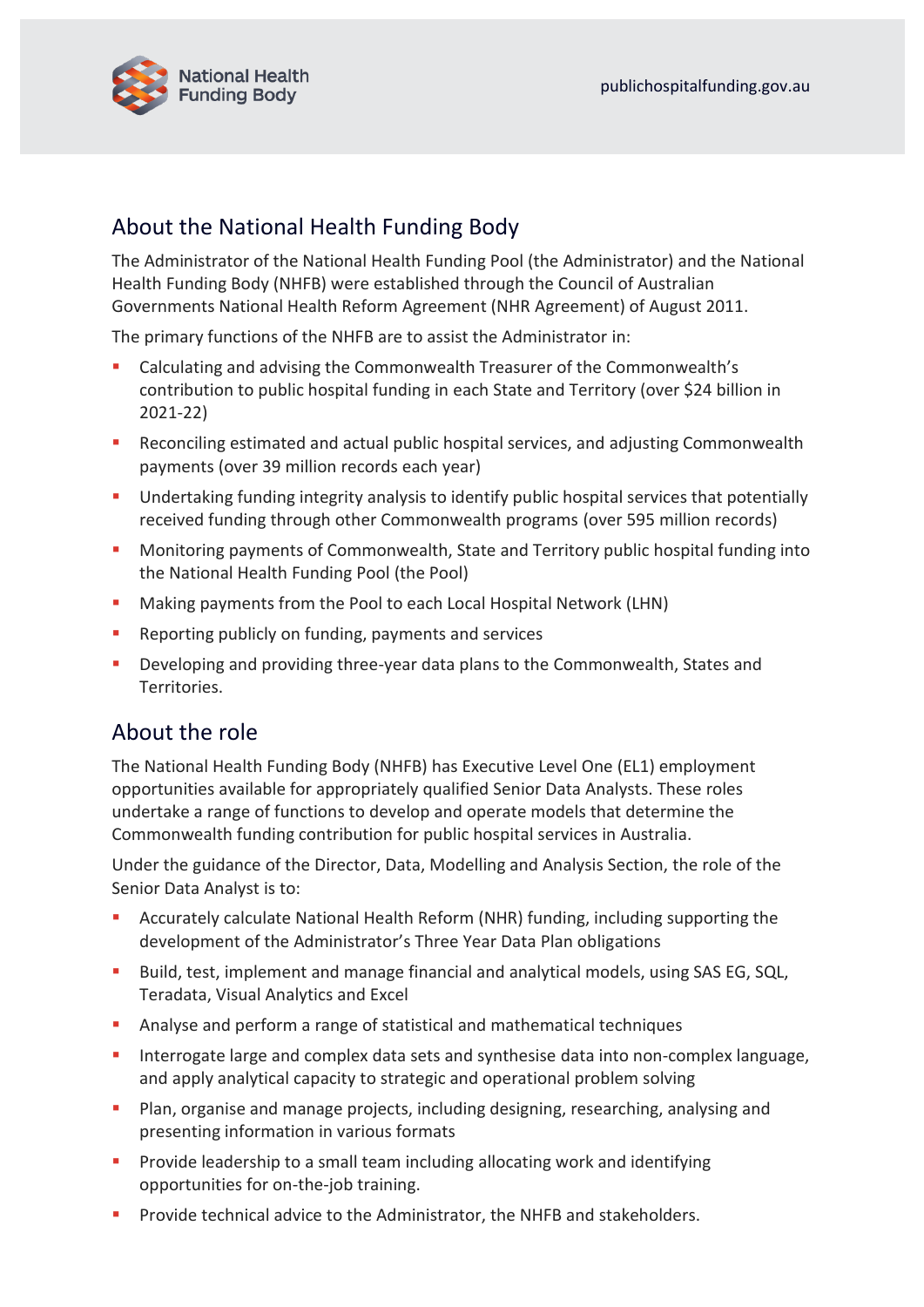

## About you

The National Health Funding Body is seeking people with diverse experience who are willing to explore innovative ways of working. People who work at the NHFB will display leadership at all levels and work collaboratively to achieve outcomes.

#### **Essential Requirements/Job Specific Capabilities**

- Demonstrated leadership experience
- Well developed and demonstrated modelling and programming experience using SAS, SQL and EXCEL
- You must be an Australian citizen to allow you to obtain a baseline security clearance
- Relevant tertiary qualifications or relevant industry experience
- Knowledge of the policy and strategic planning framework related to health funding is highly desirable.

## Why NHFB?

The National Health Funding Body is a workplace committed to providing an environment that values diversity and supports staff to reach their full potential.

The NHFB values health and wellbeing of employees and offers a range of benefits to support staff including:

- Flexible work arrangements
- Positive workplace culture encouraging work-life balance
- **EXECUTE:** Supportive and inclusive work environment.

In the 2021 Australian Public Service Employee Census the NHFB was ranked first from 101 agencies when it comes to both 'Engagement' and 'Innovation' and third for 'Wellbeing' including 100% of staff indicating they're proud to work in the agency.

## Additional Information

It is an expectation that all NHFB employees will perform their jobs professionally, respectfully and in accordance with the principles and practices of workplace diversity, workplace participation and in support of a safe working environment.

Additionally, NHFB employees are expected to be flexible in their approach to the workplace to assist wherever needed across the organisation.